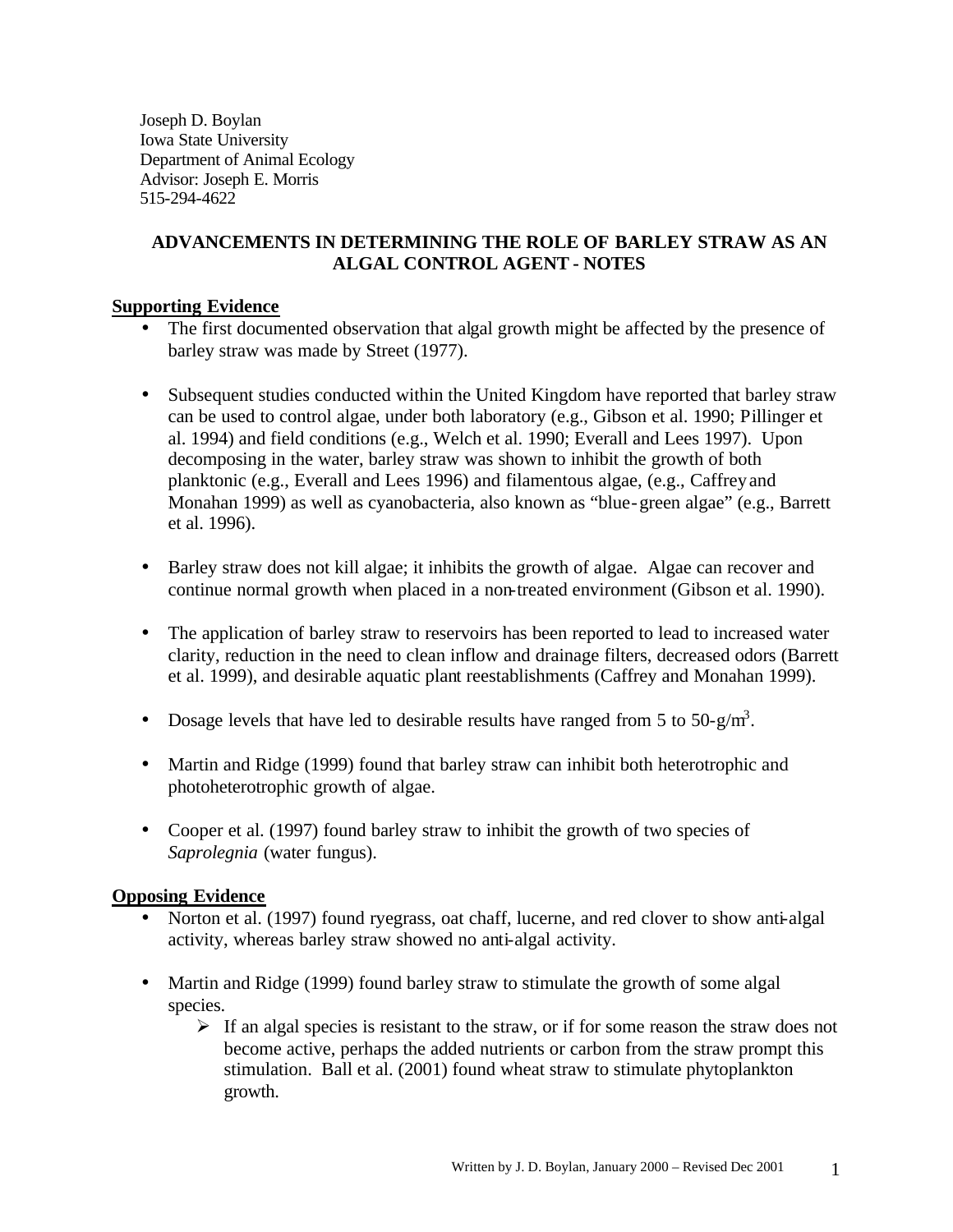• Wills et al. (1999) attempted to use barley straw to control cyanobacteria (*Oscillatoria chalybea*) that was causing off-flavor problems in channel catfish; no consistent results were found.

#### **Several hypotheses have been formulated; most have been disproved:**

- **1.** The straw could be reducing the availability of some trace element or micronutrient essential for algal growth.
	- $\triangleright$  Welch et al. (1990) did not find any differences in concentrations of filterable reactive phosphorous, ammonium, or nitrate between a treated and non-treated section of a canal, yet, algal growth inhibition occurred in the treated section.
	- $\triangleright$  Gibson et al. (1990) added a substantial amount of N and P to an algal culture treated with barley liquor; algal growth inhibition still occurred.
- **2.** The increased invertebrate populations associated with the straw (reported in Street 1997, 1978, and 1979) could be grazing on algae, consequently acting as a form of biological control.
	- $\triangleright$  This may be true to some extent; however, this cannot explain the significant reduction in algal growth documented by several controlled laboratory studies, e.g., Pillinger et al. (1994).
- **3.** The effect could be due to pesticide residues on the straw.
	- $\triangleright$  Since barley straw takes weeks to months to become active, growth inhibition is not likely to be caused by pesticides, which would have an immediate impact, and would lose efficacy through time.
	- $\triangleright$  After analyzing water samples extracted from rotted barley straw that had been applied to a reservoir, Everall and Lees (1996) detected no suburea or triazine herbicides; significant algal growth inhibition occurred in this study.
- **4.** Inhibitors produced by fungi attached to barley straw could cause the effect.
	- $\triangleright$  Pillinger et al. (1992) found three of several species of fungi to inhibit algal growth; however, they concluded that the general and widespread anti-algal effects of barley straw are unlikely be explained by the anti-algal properties of specific fungi.
	- $\triangleright$  Ridge and Pillinger (1996) found autoclaved straw to still exhibit significant antialgal activity. However, Gibson et al. (1990) found autoclaved straw to not become active, whereas non-autoclaved straw did.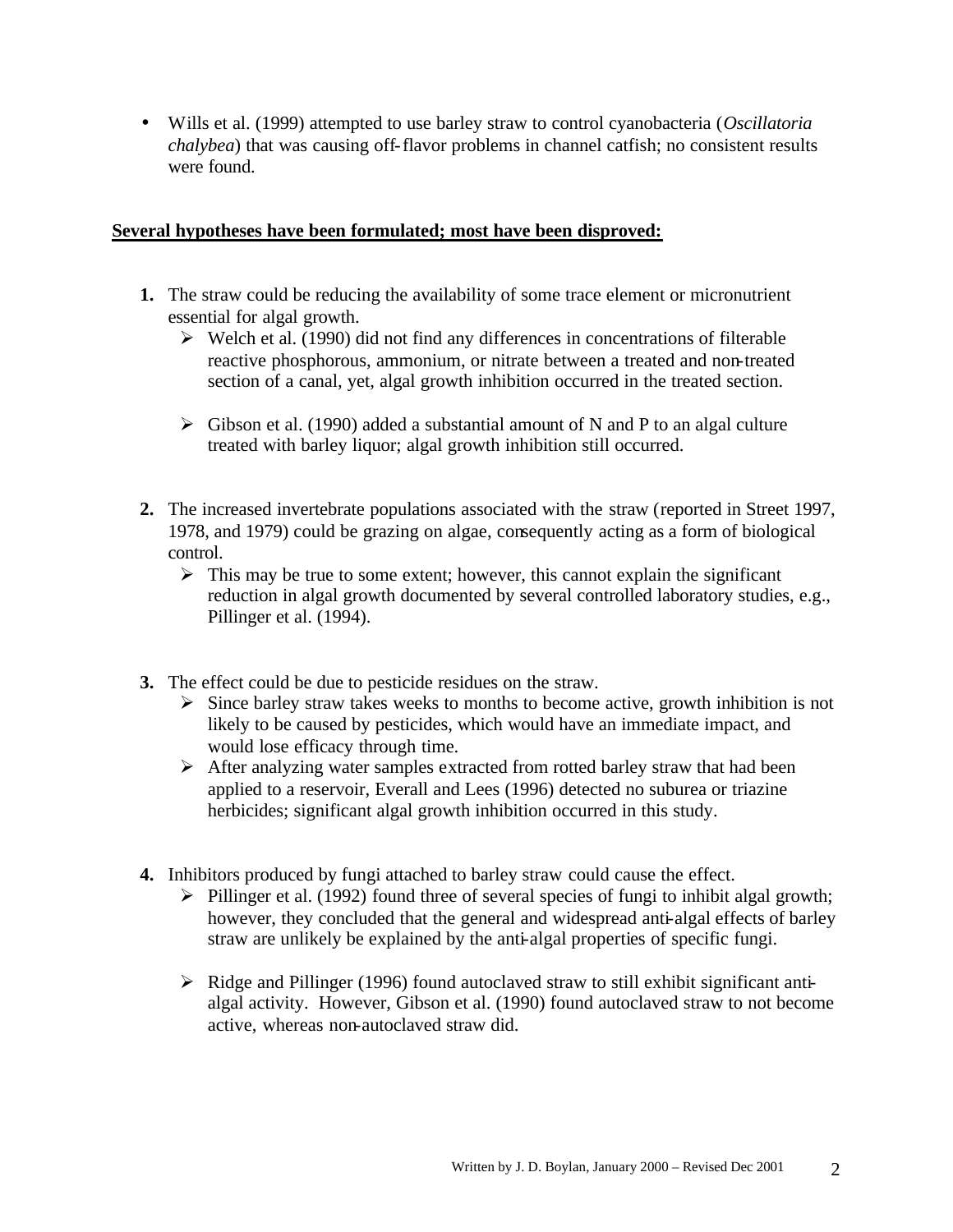- **5.** Since barley straw did not become active in several studies until it had rotted, microbial decomposition could be essential; furthermore, the microbes that decompose straw could generate a naturally occurring algaecidal chemical.
	- $\triangleright$  Ball et al. (2001) found that an extract prepared from finely chopped fresh barley straw did not inhibit the growth of *Microcystis,* whereas an extract prepared from finely chopped decomposed barley straw did*.*
	- $\triangleright$  Pillinger et al. (1994) and Ridge and Pillinger (1996) concluded that since finely chopped, fresh straw also exhibited anti-algal effect, microbial decomposition is not essential; hence, it is the straw that produces the effect, not the microbes.
		- In the field, the microbes are most likely needed to break down the straw, as the latter researche rs did mechanically.
- **6.** Once broken down, the straw releases an anti-algal chemical, or a chemical that, through a pathway, becomes anti-algal.
	- $\triangleright$  Pillinger et al. (1994) suggested that phenolics present (tannins) in the straw could be responsible for the anti-algal effect of barley straw; barley straw does contain tannins (Brandon et al. 1982).
		- They found an authentic source of tannin, tannic acid, as well as a natural source, oak leaves, to be anti-algal.
		- When hide powder, a protein source expected to complex with tannin, was added to the tannic acid and to the oak leaf extract, the inhibitory effect of both was diminished. However, this only occurred at acidic pH values; the protein precipitation did not occur with tannic acid or the natural tannin source (oak leaves) under alkaline conditions (pH~8).
		- ß Quinones (oxidized phenolic compounds) were also tested. The study showed strong evidence that oxidized phenols are much more efficacious.
		- **Increasing aeration during the decomposition of barley straw and during** bioassays of rotted straw liquor and fresh, finely chopped barley straw significantly increased growth inhibition.
	- $\triangleright$  The latter authors stated that further oxidation of quinones would lead to the formation of humic acids, which perhaps would nullify the algal growth inhibitory

effect. This thought fits two patterns. First, studies (e.g., Harriman et al. 1997) have reported that the effect of barley straw diminishes in about six months; perhaps by this time humic substances have formed. Secondly, Kholdega rin and Oertil (1997) reported phenolic compounds to interfere with nitrification, and Vallini et al. (1997) reported humic acids to facilitate nitrification.



However, recent unpublished reports as well as some published reports (e.g., Barrett et al. 1996) have speculated that these humic substances, in the presence of sunlight, create conditions suitable for the formation of hydrogen peroxide, and that this is the substance responsible for the algal growth inhibition.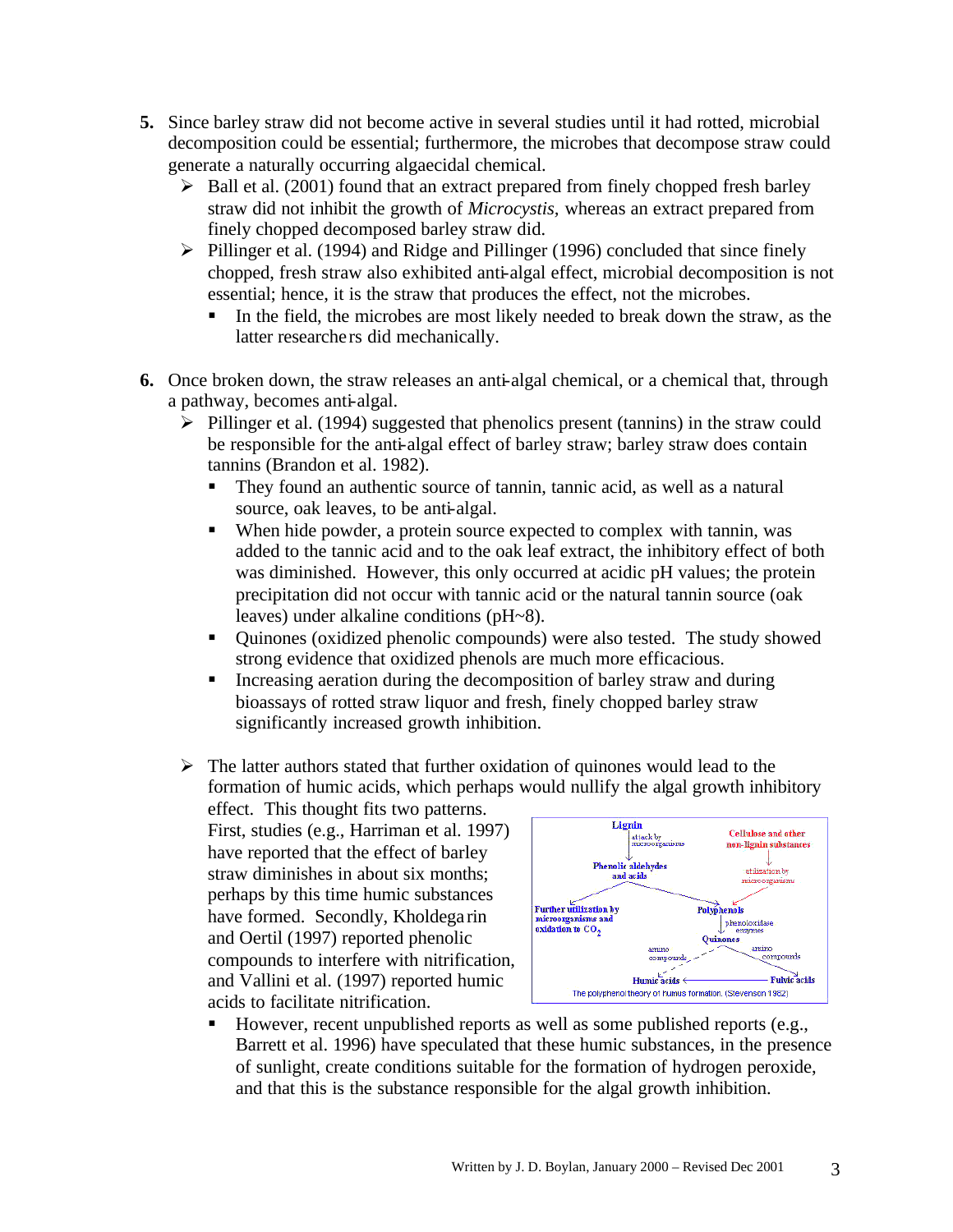Hydrogen peroxide is formed in natural waters through the interaction of humic substances and sunlight (Cooper et al. 1988). Hydrogen peroxide has been shown to inhibit the growth of algae (Barrett and Newman 1992). Hydrogen peroxide inhibits carbon dioxide fixation (Ashton and Crafts 1981).

- ß However, Pillinger (Irene) found barley straw to inhibit the growth of algae in the dark, which is obviously a condition that lacks sunlight to induce hydrogen peroxide formation.
- $\triangleright$  Pillinger et al. (1995) tested another phenolic source (lignin) taken from rotted elm and sycamore wood for anti-algal properties; barley straw contains lignin (Love et al. 1998; Ball et al. 2001).
	- Both white-rotted and brown-rotted wood of both species showed growth inhibition ability.
	- **Brown-rotted wood was found to be much more inhibitory; this was attributed to** its higher lignin content.
	- This finding was supported in Ridge and Pillinger (1996).
- $\triangleright$  Everall and Lees (1997) analyzed water samples extracted from rotted barley straw that had been applied to a reservoir; significant algal growth inhibition occurred in this study
	- The authors attributed the effects to a variety of phenolic compounds found in the samples. One of the compounds analyzed, 2,6-dimethoxy-4-pheno, was found to be highly inhibitory to algal growth in Pillinger (1994).
- $\triangleright$  Ridge and Pillinger (1996) tentatively concluded that algal inhibition by barley straw is associated with the solubilization and oxidation of lignin, and furthermore, that the source of algal inhibition can be more accurately defined as oxidized polyphenolics.

# **Management Considerations**

- $\triangleright$  Chemical algaecides such as copper sulfate are not used (from a practical standpoint) until heavy algal coverage has occurred, whereas barley straw potentially can be used as a preventative measure because of its growth inhibitory effect.
	- Implications:
		- 1. Large die-offs of algae caused by treatment with an algaecide can create dissolved oxygen voids, increases in toxic ammonia, and pH fluctuations.
			- o If applied early enough in the season, barley straw may hinder the initial blooms of algae, and suppress growth for approximately six months, consequently eliminating the above effects.
		- 2. Because algae can quickly reestablish in nutrient-rich waters after being killed with an algaecide, multiple treatments are needed each summer. This may involve great expense and labor.
			- o Regardless of the concentrations of growth-mediating nutrients in the water, algae may not reestablish for six months after applying a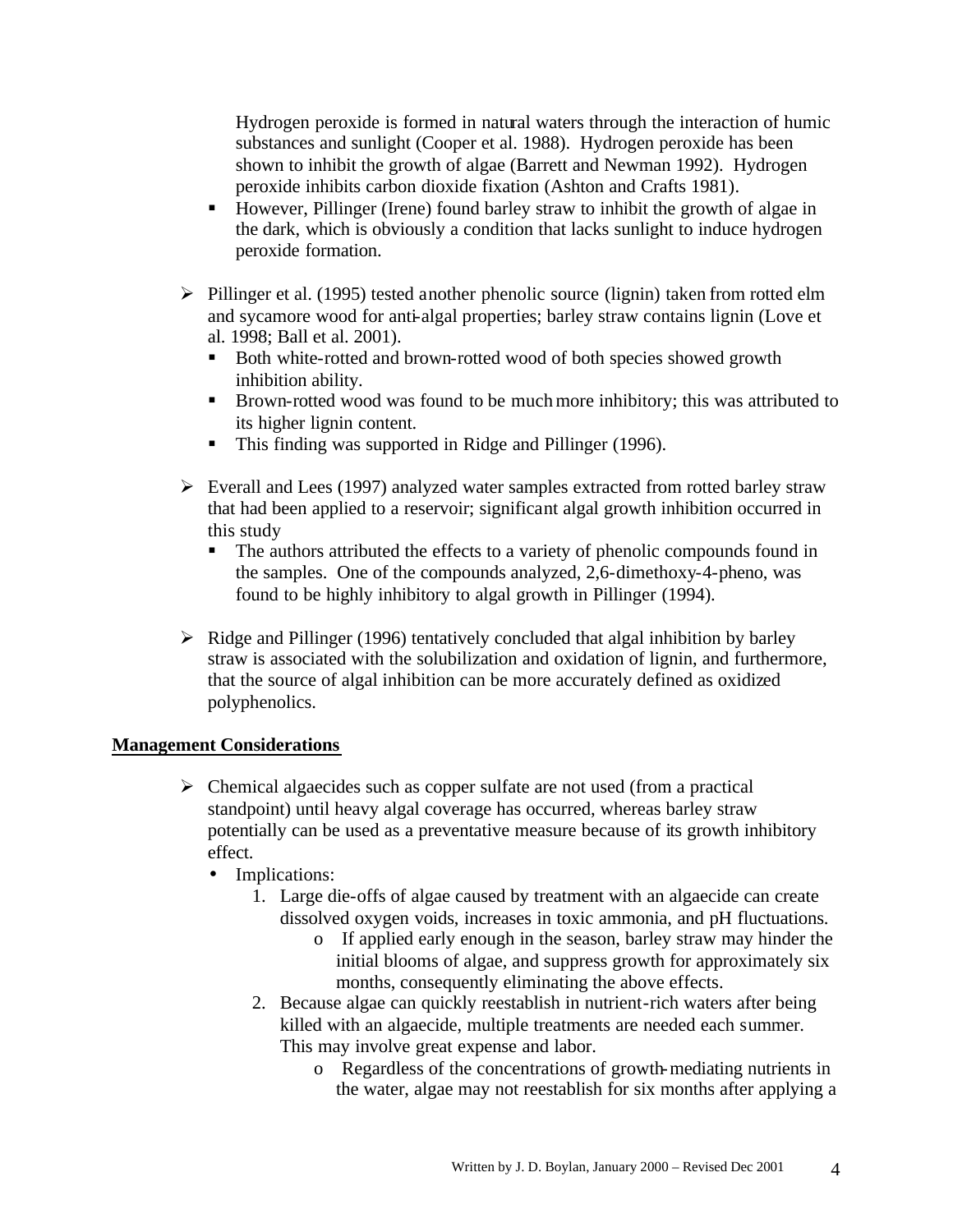single treatment of barley straw. If new straw is added before the old straw has lost efficacy, this growth suppression may be continued indefinitely.

- ÿ Caffrey and Monahan (1999) found that stands of *Myriophyllum* (water milfoil) had reestablished in a barley-treated section of a canal, after significant algal reduction had occurred. To the best of my knowledge, there has been no reporting of barley straw inhibiting the growth of vascular plants.
- $\triangleright$  Although numbers of algal cells were reduced, Harriman et al. (1997) and Barrett et al. (1999) reported that diversity was not affected. If barley straw's effect was selective in these studies, such that it did not target all of the species, then the unaffected species may have proliferated due to the lack of competition; this finding is a definite plus when considering barley straw for management purposes.
- $\triangleright$  If substantial algal coverage has already occurred, both a chemical algaecide and barley straw could be used in conjunction. Since barley straw cannot kill algae already present, its inhibitory effect may not be noticed in this instance, unless for some reason the algae already present die. While the straw is rotting, a chemical algaecide could be used to clear the pond of algae, at which time the barley straw may inhibit the algae's recovery.
- $\triangleright$  Barley straw should be applied either during early spring at least one month ahead of the first bloom, or during late winter, in which case the straw can be placed on top of the ice-covered pond. However, the latter method should be avoided if a pond is suspected to suffer from dissolved oxygen voids over the winter season.
- $\triangleright$  The straw should be wrapped fairly loosely in some form of mesh net to allow the water to circulate through the straw.
- $\triangleright$  Barley straw should be placed in an oxygen-rich environment, such as near the surface in deep water, or near an inflow. Although the shallow edges of ponds are usually high in dissolved oxygen during the day from the intense photosynthesis of vegetation in these areas, these areas may become very low in dissolved oxygen during the night due to the respiration of the vegetation. In addition, dense populations of vegetation in these areas may also impede with the movement and interstitial-exchange of the water, again consequently reducing oxygen, and perhaps also hindering the movement of straw's leachate. Placing the straw near the surface may aid in the distribution of the chemical from the wave action of the surface water. Oxygen may aid in the efficacy of the straw for two reasons:
	- 1. Oxygen is necessary for microbes and other organisms to decompose the straw.
	- 2. Oxidized phenolic compounds may be more efficacious.
	- 3. Oxygen is required for the production of hydrogen peroxide in water.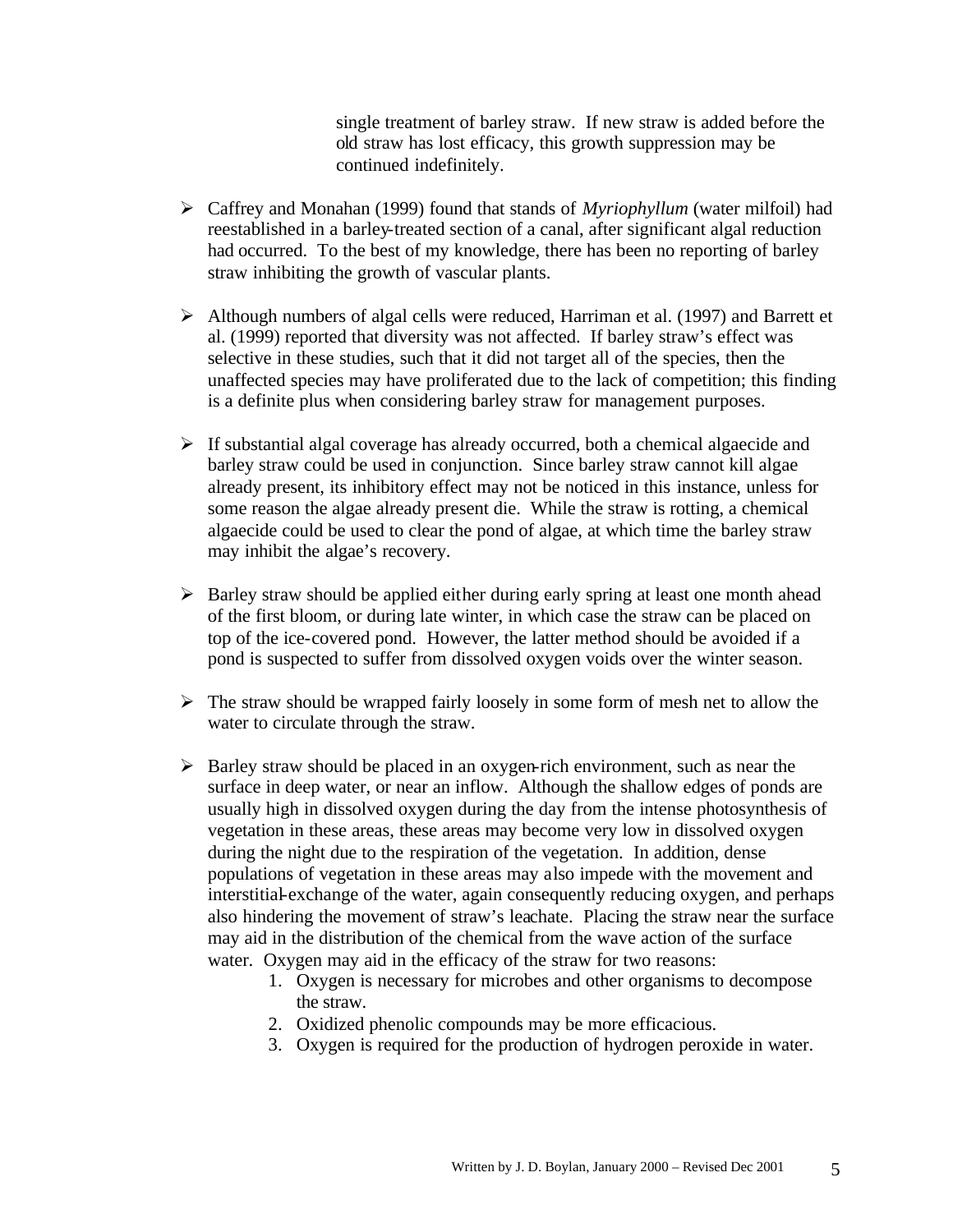- $\triangleright$  Aerators in ponds would be very advantageous, as they would increase oxygen levels and spread the straw's leachate throughout the pond. The aerator should be placed in the center of the pond, and some of the barley bales should be placed around the aerator.
- $\triangleright$  If the straw will be positioned in deep waters, an anchor and float should be used to keep the straw submerged, yet near the surface.
- $\triangleright$  Avoid placing the straw near drains.
- $\triangleright$  Avoid placing barley straw in areas known to become infested by higher plants such as sago pondweed; infestations may reduce available oxygen via competition and reduced water movement, and prevent the straw's leachate from spreading throughout the pond.
- $\triangleright$  CAPN (1995) reported that concentrations might need to be increased when applying the straw to turbid or muddy waters.
- $\triangleright$  Most of the published literature reported that barley straw required at least one month to become effective. Most of the unpublished information reports that barley straw can become effective in two weeks at warm temperatures.
- All of the published literature mentioned here has reported concentrations as  $g/m<sup>3</sup>$ . However, most of the unpublished literature has reported the required concentrations as  $g/m^2$ . Although using area is easier, it should be remembered that the results shown were based on volume.
- $\triangleright$  I recommend using 2-3 bales (1 bale  $\sim$  40 lbs) barley straw per acre depending upon availability and feasibility.